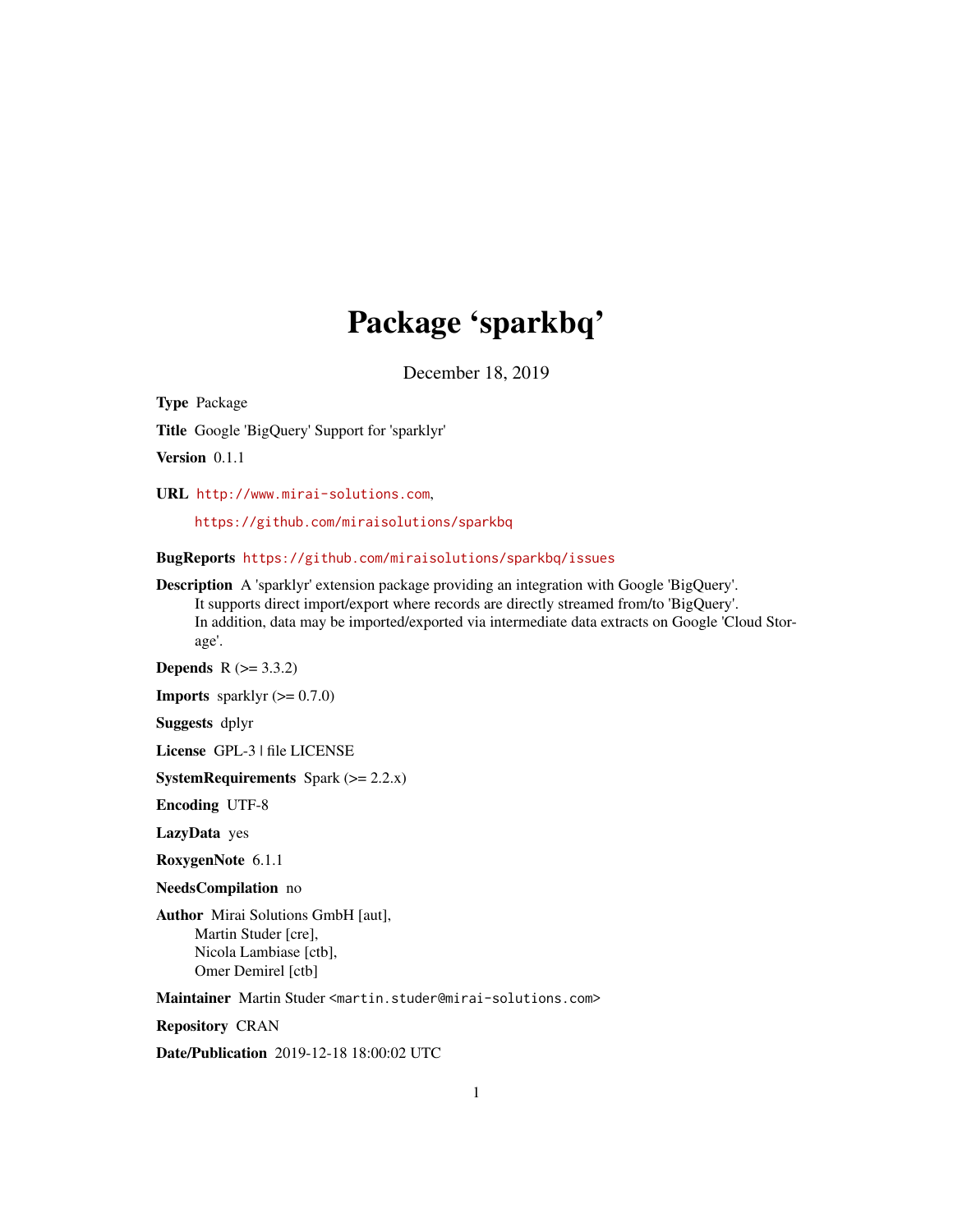## <span id="page-1-0"></span>R topics documented:

|       | $default_billing\_project_id 4$                                                                  |  |
|-------|--------------------------------------------------------------------------------------------------|--|
|       | default dataset location $\ldots \ldots \ldots \ldots \ldots \ldots \ldots \ldots \ldots \ldots$ |  |
|       |                                                                                                  |  |
|       |                                                                                                  |  |
|       |                                                                                                  |  |
|       |                                                                                                  |  |
| Index |                                                                                                  |  |

<span id="page-1-1"></span>bigquery\_defaults *Google BigQuery Default Settings*

#### Description

Sets default values for several Google BigQuery related settings.

#### Usage

```
bigquery_defaults(billingProjectId, gcsBucket, datasetLocation = "US",
 serviceAccountKeyFile = NULL, type = "direct")
```
#### Arguments

| billingProjectId      |                                                                                                                                                                                                                                                                                                                                                                                                                            |
|-----------------------|----------------------------------------------------------------------------------------------------------------------------------------------------------------------------------------------------------------------------------------------------------------------------------------------------------------------------------------------------------------------------------------------------------------------------|
|                       | Default Google Cloud Platform project ID for billing purposes. This is the<br>project on whose behalf to perform BigQuery operations.                                                                                                                                                                                                                                                                                      |
| gcsBucket             | Google Cloud Storage (GCS) bucket to use for storing temporary files. Tem-<br>porary files are used when importing through BigQuery load jobs and exporting<br>through BigQuery extraction jobs (i.e. when using data extracts such as Parquet,<br>Avro, ORC, ). The service account specified in serviceAccountKeyFile<br>needs to be given appropriate rights. This should be the name of an existing<br>storage bucket. |
| datasetLocation       |                                                                                                                                                                                                                                                                                                                                                                                                                            |
|                       | Geographic location where newly created datasets should reside. "EU" or "US".<br>Defaults to "US".                                                                                                                                                                                                                                                                                                                         |
| serviceAccountKeyFile |                                                                                                                                                                                                                                                                                                                                                                                                                            |
|                       | Google Cloud service account key file to use for authentication with Google<br>Cloud services. The use of service accounts is highly recommended. Specif-<br>ically, the service account will be used to interact with BigQuery and Google<br>Cloud Storage (GCS). If not specified, Google application default credentials<br>(ADC) will be used, which is the default.                                                   |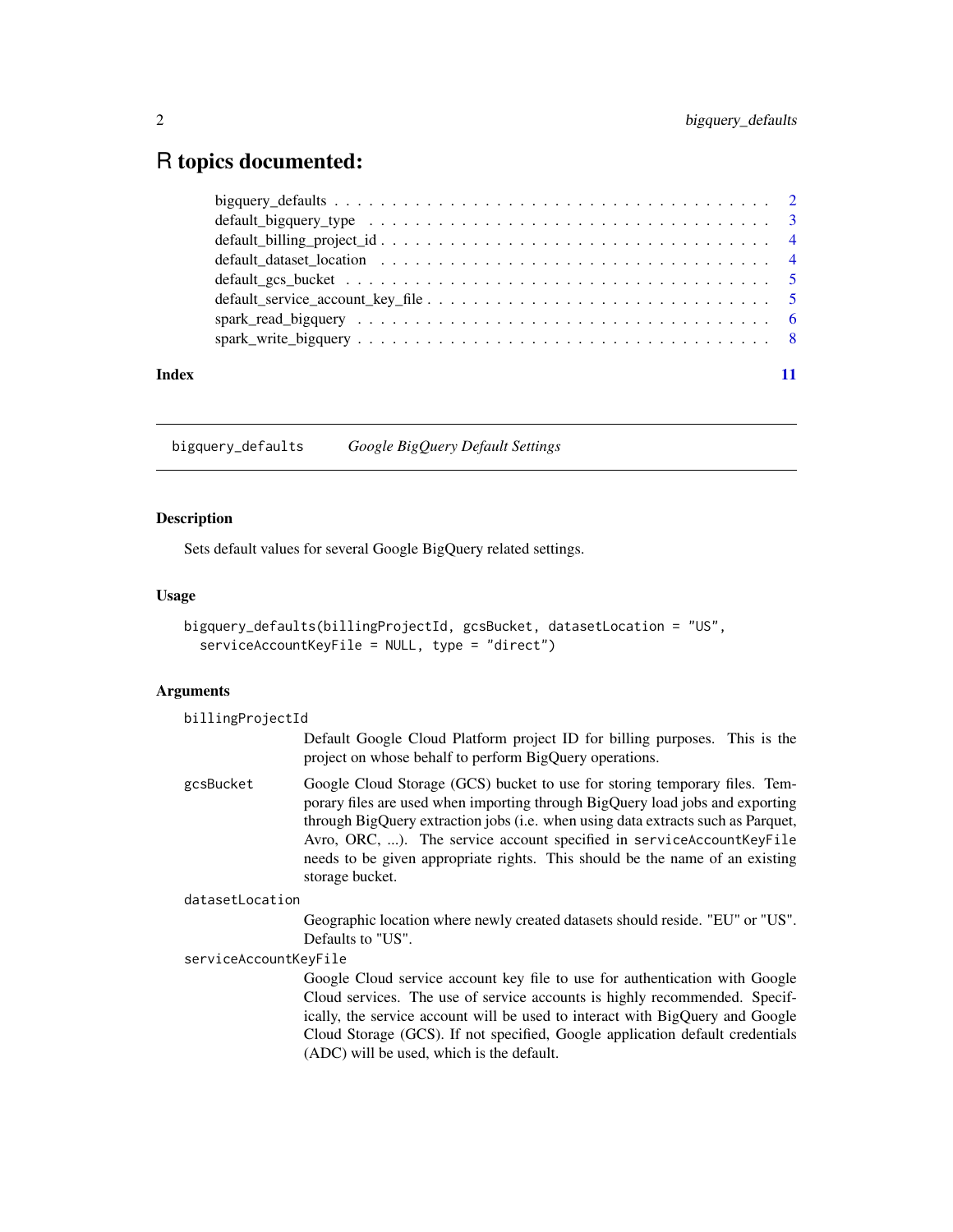<span id="page-2-0"></span>type Default BigQuery import/export type to use. Options include "direct", "parquet", "avro", "orc", "json" and "csv". Defaults to "direct". Please note that only "direct" and "avro" are supported for both importing and exporting. "csv" and "json" are not recommended due to their lack of type safety. See the table below for supported type and import/export combinations.

|                                            | Direct Parquet Avro ORC JSON CSV |  |                           |  |
|--------------------------------------------|----------------------------------|--|---------------------------|--|
| Import to Spark (export from BigQuery) $X$ |                                  |  | $\boldsymbol{\mathsf{X}}$ |  |
| Export from Spark (import to BigQuery) X   |                                  |  |                           |  |

#### Value

A list of set options with previous values.

#### References

<https://github.com/miraisolutions/spark-bigquery> [https://cloud.google.com/bigque](https://cloud.google.com/bigquery/pricing)ry/ [pricing](https://cloud.google.com/bigquery/pricing) <https://cloud.google.com/bigquery/docs/dataset-locations> [https://cloud.go](https://cloud.google.com/bigquery/docs/authentication/service-account-file)ogle. [com/bigquery/docs/authentication/service-account-file](https://cloud.google.com/bigquery/docs/authentication/service-account-file) [https://cloud.google.com/](https://cloud.google.com/docs/authentication/) [docs/authentication/](https://cloud.google.com/docs/authentication/) <https://cloud.google.com/bigquery/docs/authentication/> [https](https://cloud.google.com/bigquery/docs/loading-data-cloud-storage-parquet): [//cloud.google.com/bigquery/docs/loading-data-cloud-storage-parquet](https://cloud.google.com/bigquery/docs/loading-data-cloud-storage-parquet) [https://clou](https://cloud.google.com/bigquery/docs/loading-data-cloud-storage-avro)d. [google.com/bigquery/docs/loading-data-cloud-storage-avro](https://cloud.google.com/bigquery/docs/loading-data-cloud-storage-avro) [https://cloud.google.co](https://cloud.google.com/bigquery/docs/loading-data-cloud-storage-orc)m/ [bigquery/docs/loading-data-cloud-storage-orc](https://cloud.google.com/bigquery/docs/loading-data-cloud-storage-orc) [https://cloud.google.com/bigquery/](https://cloud.google.com/bigquery/docs/loading-data-cloud-storage-json) [docs/loading-data-cloud-storage-json](https://cloud.google.com/bigquery/docs/loading-data-cloud-storage-json) https://cloud.google.com/bigquery/docs/loading-data-cloud-stor

#### See Also

[spark\\_read\\_bigquery](#page-5-1), [spark\\_write\\_bigquery](#page-7-1), [default\\_billing\\_project\\_id](#page-3-1), [default\\_gcs\\_bucket](#page-4-1), [default\\_dataset\\_location](#page-3-2)

default\_bigquery\_type *Default BigQuery import/export type*

#### Description

Returns the default BigQuery import/export type. It defaults to "direct".

#### Usage

```
default_bigquery_type()
```
#### See Also

[bigquery\\_defaults](#page-1-1)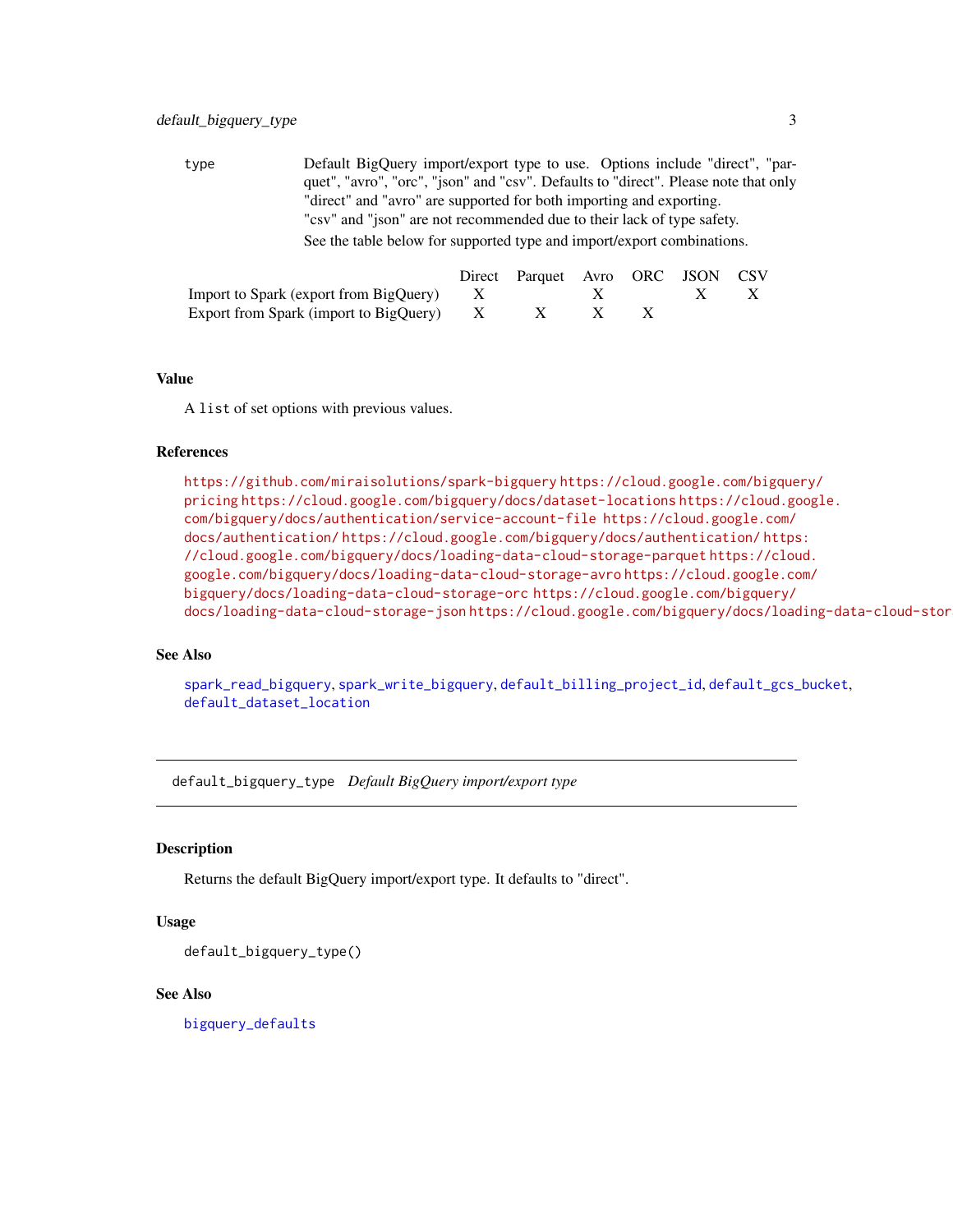<span id="page-3-1"></span><span id="page-3-0"></span>default\_billing\_project\_id

*Default Google BigQuery Billing Project ID*

#### Description

Returns the default Google BigQuery billing project ID.

#### Usage

default\_billing\_project\_id()

#### See Also

[bigquery\\_defaults](#page-1-1)

<span id="page-3-2"></span>default\_dataset\_location

*Default Google BigQuery Dataset Location*

#### Description

Returns the default Google BigQuery dataset location. It defaults to "US".

#### Usage

```
default_dataset_location()
```
#### References

<https://cloud.google.com/bigquery/docs/dataset-locations>

#### See Also

[bigquery\\_defaults](#page-1-1)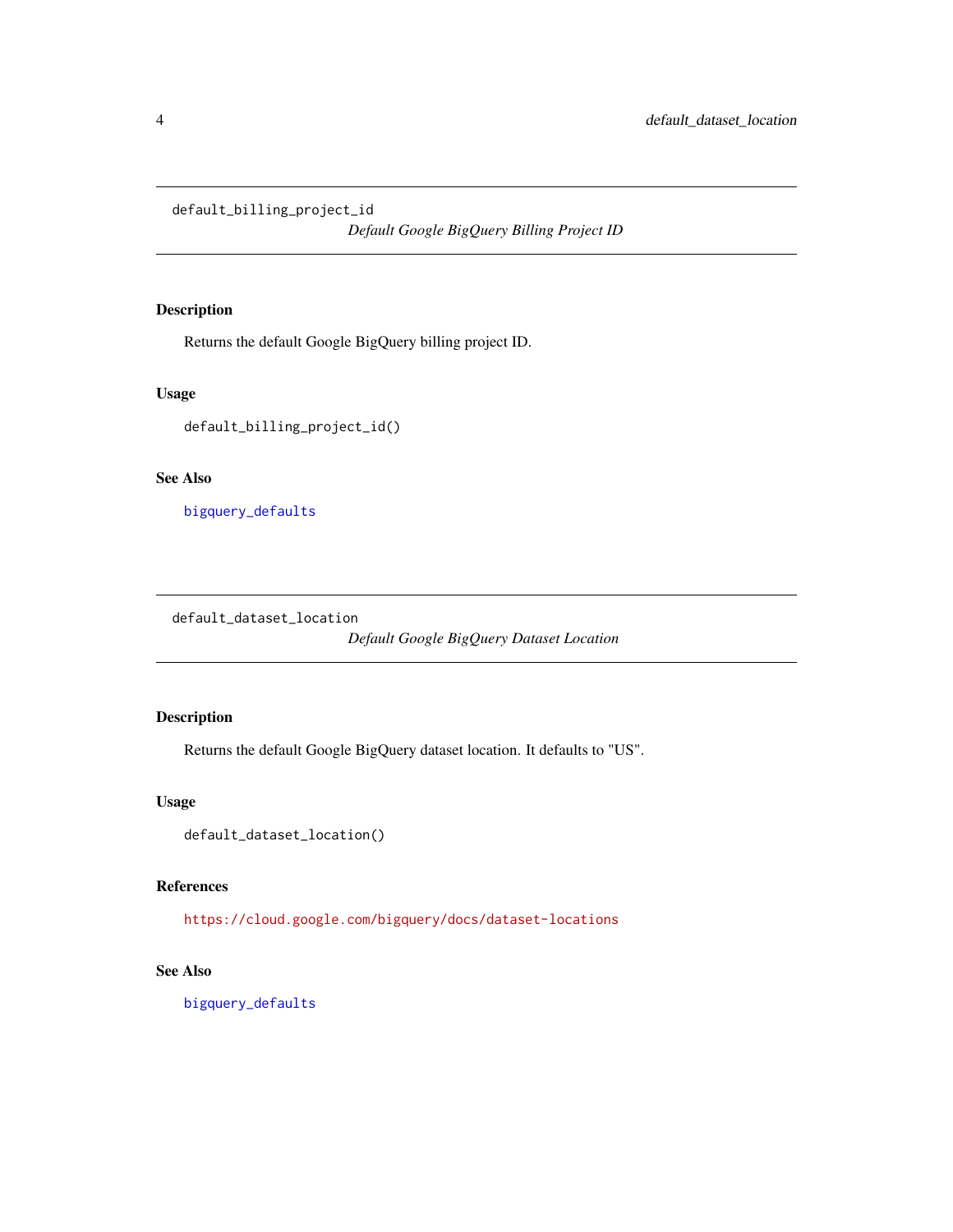<span id="page-4-1"></span><span id="page-4-0"></span>default\_gcs\_bucket *Default Google BigQuery GCS Bucket*

#### Description

Returns the default Google BigQuery GCS bucket.

#### Usage

default\_gcs\_bucket()

#### See Also

[bigquery\\_defaults](#page-1-1)

default\_service\_account\_key\_file *Default Google BigQuery Service Account Key File*

#### Description

Returns the default service account key file to use.

#### Usage

default\_service\_account\_key\_file()

#### References

<https://cloud.google.com/bigquery/docs/authentication/service-account-file> [https](https://cloud.google.com/docs/authentication/): [//cloud.google.com/docs/authentication/](https://cloud.google.com/docs/authentication/) <https://cloud.google.com/bigquery/docs/authentication/>

#### See Also

[bigquery\\_defaults](#page-1-1)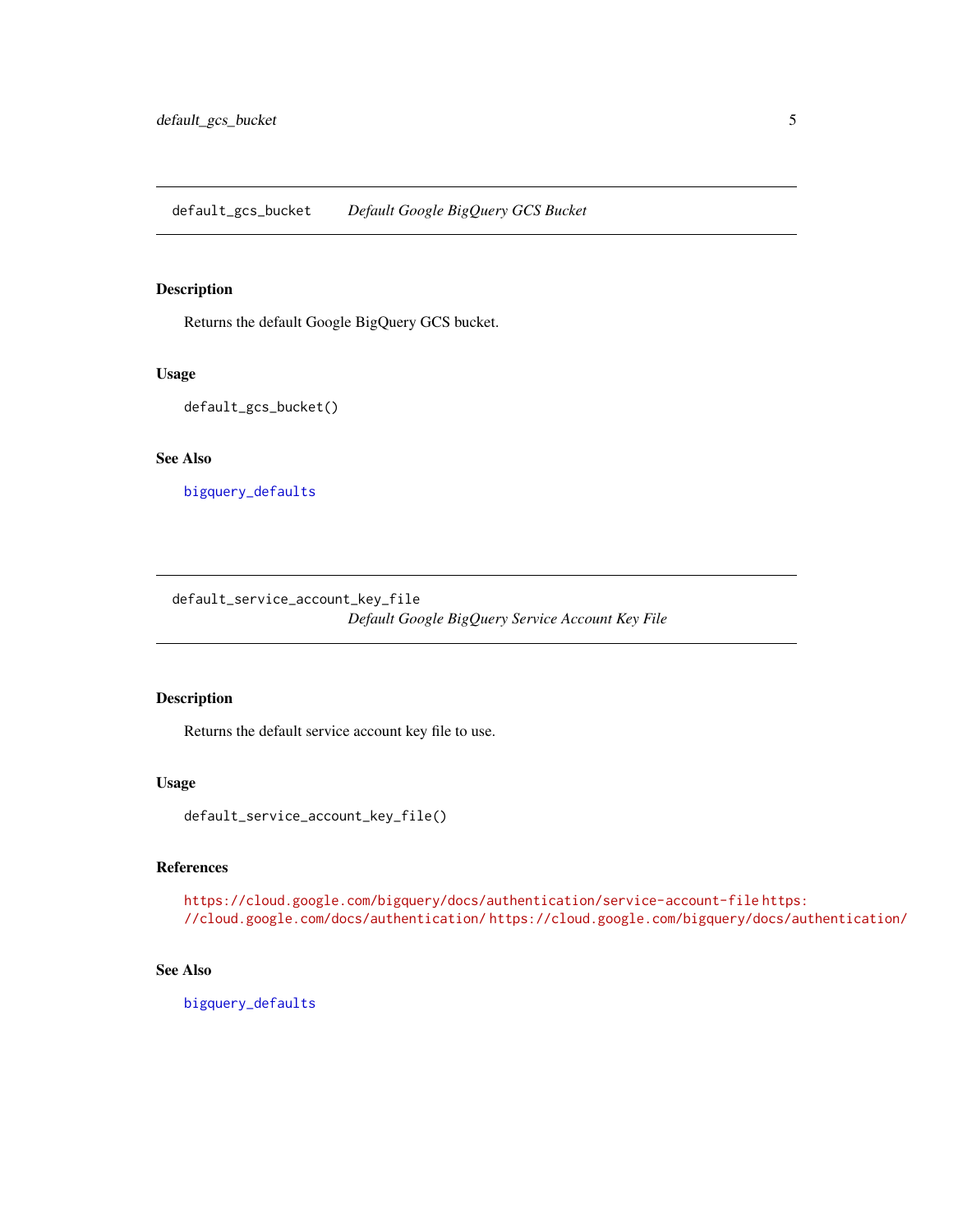<span id="page-5-1"></span><span id="page-5-0"></span>spark\_read\_bigquery *Reading data from Google BigQuery*

### Description

This function reads data stored in a Google BigQuery table.

#### Usage

```
spark_read_bigquery(sc, name,
 billingProjectId = default_billing_project_id(),
 projectId = billingProjectId, datasetId = NULL, tableId = NULL,
 sqlQuery = NULL, type = default_bigquery_type(),
 gcsBucket = default_gcs_bucket(),
 serviceAccountKeyFile = default_service_account_key_file(),
 additionalParameters = NULL, memory = FALSE, ...)
```
#### Arguments

| <b>SC</b>             | spark_connection provided by sparklyr.                                                                                                                                                                                                                                                                                                                                                                                     |
|-----------------------|----------------------------------------------------------------------------------------------------------------------------------------------------------------------------------------------------------------------------------------------------------------------------------------------------------------------------------------------------------------------------------------------------------------------------|
| name                  | The name to assign to the newly generated table (see also spark_read_source).                                                                                                                                                                                                                                                                                                                                              |
| billingProjectId      |                                                                                                                                                                                                                                                                                                                                                                                                                            |
|                       | Google Cloud Platform project ID for billing purposes. This is the project on<br>whose behalf to perform BigQuery operations. Defaults to default_billing_project_id().                                                                                                                                                                                                                                                    |
| projectId             | Google Cloud Platform project ID of BigQuery dataset. Defaults to billingProjectId.                                                                                                                                                                                                                                                                                                                                        |
| datasetId             | Google BigQuery dataset ID (may contain letters, numbers and underscores).<br>Either both of datasetId and tableId or sqlQuery must be specified.                                                                                                                                                                                                                                                                          |
| tableId               | Google BigQuery table ID (may contain letters, numbers and underscores). Ei-<br>ther both of datasetId and tableId or sqlQuery must be specified.                                                                                                                                                                                                                                                                          |
| sqlQuery              | Google BigQuery SQL query. Either both of datasetId and tableId or sqlQuery<br>must be specified. The query must be specified in standard SQL (SQL-2011).<br>Legacy SQL is not supported. Tables are specified as ' <project_id>.<dataset_id>.<table_id>'.</table_id></dataset_id></project_id>                                                                                                                            |
| type                  | BigQuery import type to use. Options include "direct", "avro", "json" and "csv".<br>Defaults to default_bigquery_type(). See bigquery_defaults for more de-<br>tails about the supported types.                                                                                                                                                                                                                            |
| gcsBucket             | Google Cloud Storage (GCS) bucket to use for storing temporary files. Tem-<br>porary files are used when importing through BigQuery load jobs and exporting<br>through BigQuery extraction jobs (i.e. when using data extracts such as Parquet,<br>Avro, ORC, ). The service account specified in serviceAccountKeyFile<br>needs to be given appropriate rights. This should be the name of an existing<br>storage bucket. |
| serviceAccountKeyFile |                                                                                                                                                                                                                                                                                                                                                                                                                            |
|                       | Google Cloud service account key file to use for authentication with Google<br>Cloud services. The use of service accounts is highly recommended. Specif-<br>ically, the service account will be used to interact with BigQuery and Google<br>Cloud Storage (GCS).                                                                                                                                                         |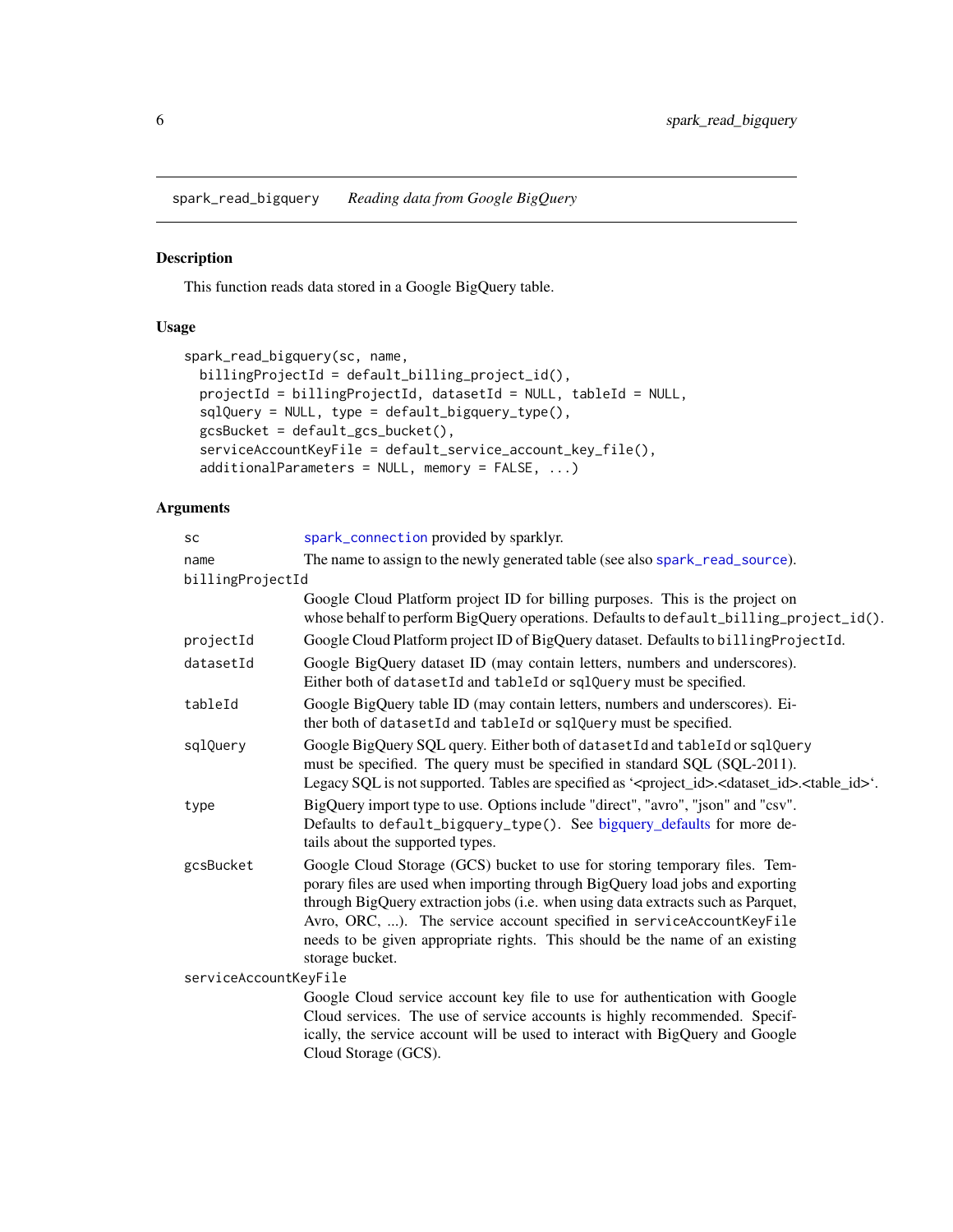<span id="page-6-0"></span>

| additionalParameters |                                                                                                                                                                                                                                                                                 |
|----------------------|---------------------------------------------------------------------------------------------------------------------------------------------------------------------------------------------------------------------------------------------------------------------------------|
|                      | Additional spark-bigquery options. See https://github.com/miraisolutions/<br>spark-bigquery for more information.                                                                                                                                                               |
| memory               | logical specifying whether data should be loaded eagerly into memory, i.e.<br>whether the table should be cached. Note that eagerly caching prevents predicate<br>pushdown (e.g. in conjunction with filter) and therefore the default is FALSE.<br>See also spark_read_source. |
| .                    | Additional arguments passed to spark_read_source.                                                                                                                                                                                                                               |

#### Value

A tbl\_spark which provides a dplyr-compatible reference to a Spark DataFrame.

#### References

```
https://github.com/miraisolutions/spark-bigquery https://cloud.google.com/bigquery/
docs/datasets https://cloud.google.com/bigquery/docs/tables https://cloud.google.
com/bigquery/docs/reference/standard-sql/ https://cloud.google.com/bigquery/docs/
loading-data-cloud-storage-avro https://cloud.google.com/bigquery/docs/loading-data-cloud-storage-j
https://cloud.google.com/bigquery/docs/loading-data-cloud-storage-csv https://cloud.
google.com/bigquery/pricing https://cloud.google.com/bigquery/docs/dataset-locations
https://cloud.google.com/docs/authentication/ https://cloud.google.com/bigquery/
docs/authentication/
```
#### See Also

[spark\\_read\\_source](#page-0-0), [spark\\_write\\_bigquery](#page-7-1), [bigquery\\_defaults](#page-1-1)

Other Spark serialization routines: [spark\\_write\\_bigquery](#page-7-1)

#### Examples

```
## Not run:
config <- spark_config()
sc \leftarrow spark_connect(master = "local", config = config)
bigquery_defaults(
  billingProjectId = "<your_billing_project_id>",
  gcsBucket = "<your_gcs_bucket>",
  datasetLocation = "US",
  serviceAccountKeyFile = "<your_service_account_key_file>",
  type = "direct")
# Reading the public shakespeare data table
# https://cloud.google.com/bigquery/public-data/
# https://cloud.google.com/bigquery/sample-tables
shakespeare <-
  spark_read_bigquery(
   sc,
    name = "shakespeare",
```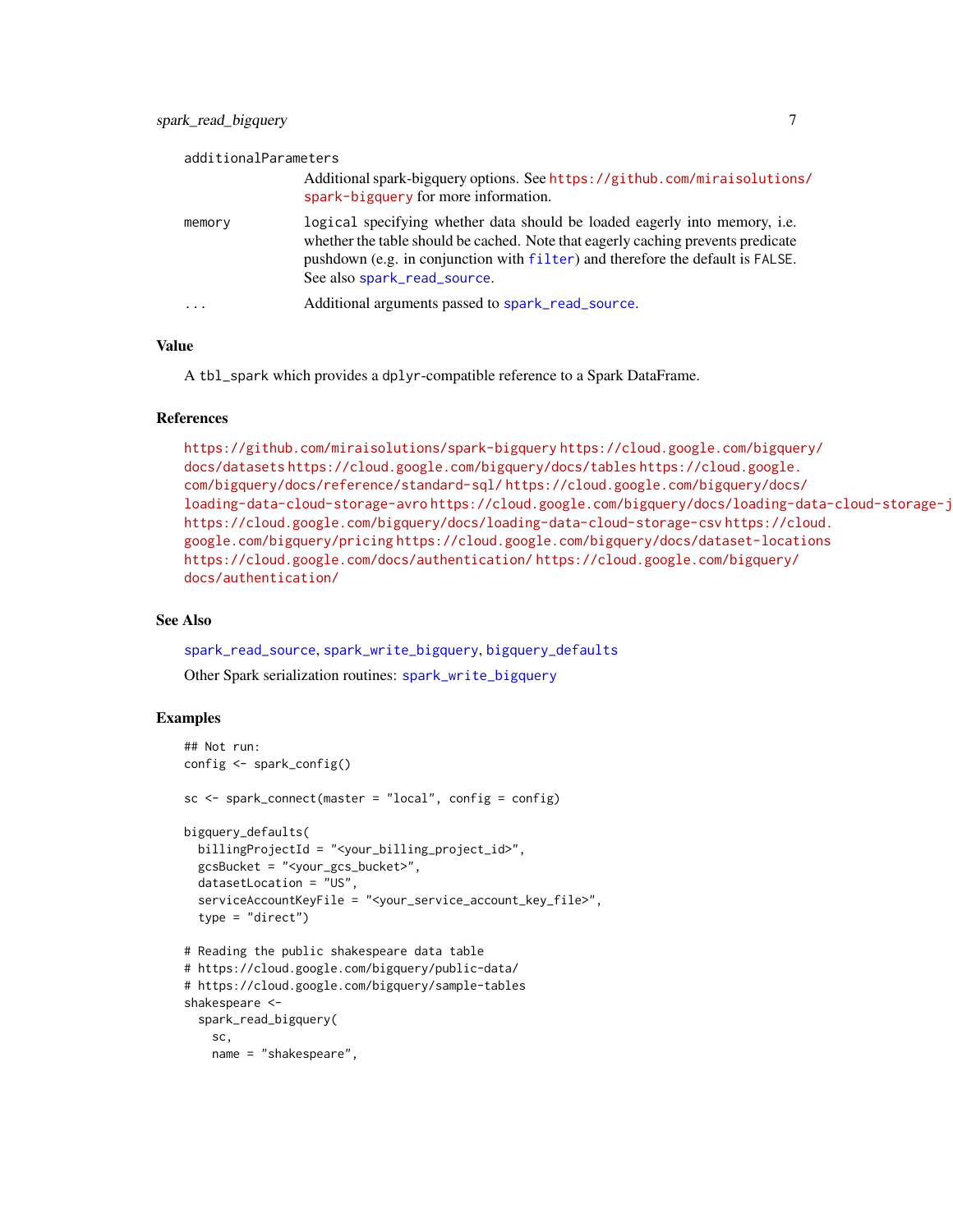```
projectId = "bigquery-public-data",
   datasetId = "samples",
   tableId = "shakespeare")
## End(Not run)
```
<span id="page-7-1"></span>spark\_write\_bigquery *Writing data to Google BigQuery*

#### Description

This function writes data to a Google BigQuery table.

#### Usage

```
spark_write_bigquery(data,
 billingProjectId = default_billing_project_id(),
 projectId = billingProjectId, datasetId, tableId,
  type = default_bigquery_type(), gcsBucket = default_gcs_bucket(),
  datasetLocation = default_dataset_location(),
  serviceAccountKeyFile = default_service_account_key_file(),
  additionalParameters = NULL, mode = "error", ...)
```
#### Arguments

| data             | Spark DataFrame to write to Google BigQuery.                                                                                                                                                                                                                                                                                                                                                                               |  |
|------------------|----------------------------------------------------------------------------------------------------------------------------------------------------------------------------------------------------------------------------------------------------------------------------------------------------------------------------------------------------------------------------------------------------------------------------|--|
| billingProjectId |                                                                                                                                                                                                                                                                                                                                                                                                                            |  |
|                  | Google Cloud Platform project ID for billing purposes. This is the project on<br>whose behalf to perform BigQuery operations. Defaults to default_billing_project_id().                                                                                                                                                                                                                                                    |  |
| projectId        | Google Cloud Platform project ID of BigQuery dataset. Defaults to billingProjectId.                                                                                                                                                                                                                                                                                                                                        |  |
| datasetId        | Google BigQuery dataset ID (may contain letters, numbers and underscores).                                                                                                                                                                                                                                                                                                                                                 |  |
| tableId          | Google BigQuery table ID (may contain letters, numbers and underscores).                                                                                                                                                                                                                                                                                                                                                   |  |
| type             | BigQuery export type to use. Options include "direct", "parquet", "avro", "orc".<br>Defaults to default_bigquery_type(). See bigquery_defaults for more de-<br>tails about the supported types.                                                                                                                                                                                                                            |  |
| gcsBucket        | Google Cloud Storage (GCS) bucket to use for storing temporary files. Tem-<br>porary files are used when importing through BigQuery load jobs and exporting<br>through BigQuery extraction jobs (i.e. when using data extracts such as Parquet,<br>Avro, ORC, ). The service account specified in serviceAccountKeyFile<br>needs to be given appropriate rights. This should be the name of an existing<br>storage bucket. |  |
| datasetLocation  |                                                                                                                                                                                                                                                                                                                                                                                                                            |  |
|                  | Geographic location where newly created datasets should reside. "EU" or "US".<br>Defaults to "US". Only needs to be specified if the dataset does not yet exist. It<br>is ignored if it is specified and the dataset already exists.                                                                                                                                                                                       |  |

<span id="page-7-0"></span>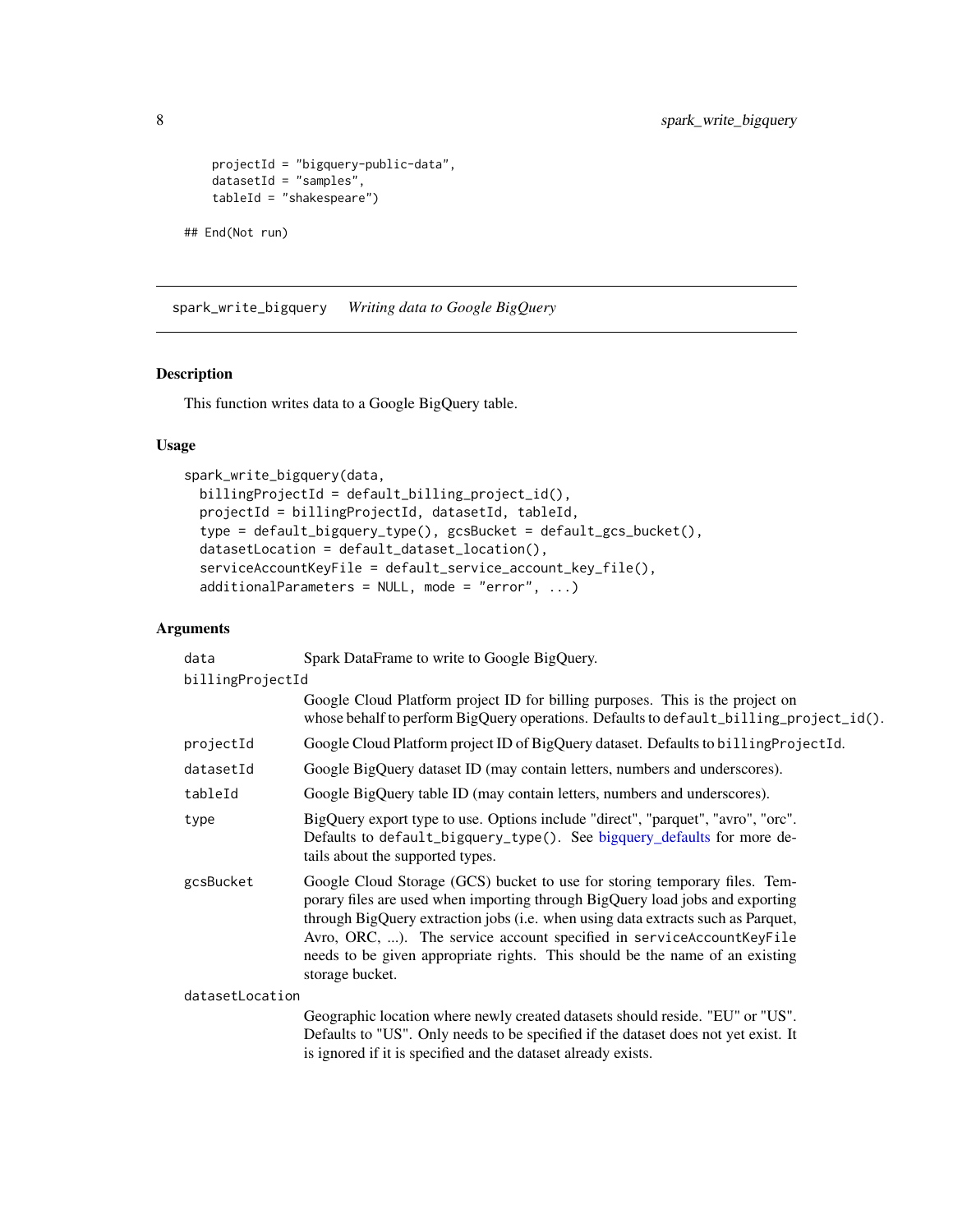<span id="page-8-0"></span>

| serviceAccountKeyFile |                                                                                                                                                                                                                                                                    |
|-----------------------|--------------------------------------------------------------------------------------------------------------------------------------------------------------------------------------------------------------------------------------------------------------------|
|                       | Google Cloud service account key file to use for authentication with Google<br>Cloud services. The use of service accounts is highly recommended. Specif-<br>ically, the service account will be used to interact with BigQuery and Google<br>Cloud Storage (GCS). |
| additionalParameters  |                                                                                                                                                                                                                                                                    |
|                       | Additional spark-bigquery options. See https://github.com/miraisolutions/<br>spark-bigquery for more information.                                                                                                                                                  |
| mode                  | Specifies the behavior when data or table already exist. One of "overwrite",<br>"append", "ignore" or "error" (default).                                                                                                                                           |
| .                     | Additional arguments passed to spark_write_source.                                                                                                                                                                                                                 |

#### Value

NULL. This is a side-effecting function.

#### References

<https://github.com/miraisolutions/spark-bigquery> [https://cloud.google.com/bigque](https://cloud.google.com/bigquery/docs/datasets)ry/ [docs/datasets](https://cloud.google.com/bigquery/docs/datasets) <https://cloud.google.com/bigquery/docs/tables> [https://cloud.google.](https://cloud.google.com/bigquery/docs/reference/standard-sql/) [com/bigquery/docs/reference/standard-sql/](https://cloud.google.com/bigquery/docs/reference/standard-sql/) [https://cloud.google.com/bigquery/docs](https://cloud.google.com/bigquery/docs/loading-data-cloud-storage-parquet)/ [loading-data-cloud-storage-parquet](https://cloud.google.com/bigquery/docs/loading-data-cloud-storage-parquet) https://cloud.google.com/bigquery/docs/loading-data-cloud-storag <https://cloud.google.com/bigquery/docs/loading-data-cloud-storage-orc> [https://cl](https://cloud.google.com/bigquery/pricing)oud. [google.com/bigquery/pricing](https://cloud.google.com/bigquery/pricing) <https://cloud.google.com/bigquery/docs/dataset-locations> <https://cloud.google.com/docs/authentication/> [https://cloud.google.com/bigquery/](https://cloud.google.com/bigquery/docs/authentication/) [docs/authentication/](https://cloud.google.com/bigquery/docs/authentication/)

#### See Also

[spark\\_write\\_source](#page-0-0), [spark\\_read\\_bigquery](#page-5-1), [bigquery\\_defaults](#page-1-1) Other Spark serialization routines: [spark\\_read\\_bigquery](#page-5-1)

#### Examples

```
## Not run:
config <- spark_config()
sc \le spark_connect(master = "local", config = config)
bigquery_defaults(
  billingProjectId = "<your_billing_project_id>",
  gcsBucket = "<your_gcs_bucket>",
  datasetLocation = "US",
  serviceAccountKeyFile = "<your_service_account_key_file>",
  type = "direct")
# Copy mtcars to Spark
spark_mtcars <- dplyr::copy_to(sc, mtcars, "spark_mtcars", overwrite = TRUE)
spark_write_bigquery(
```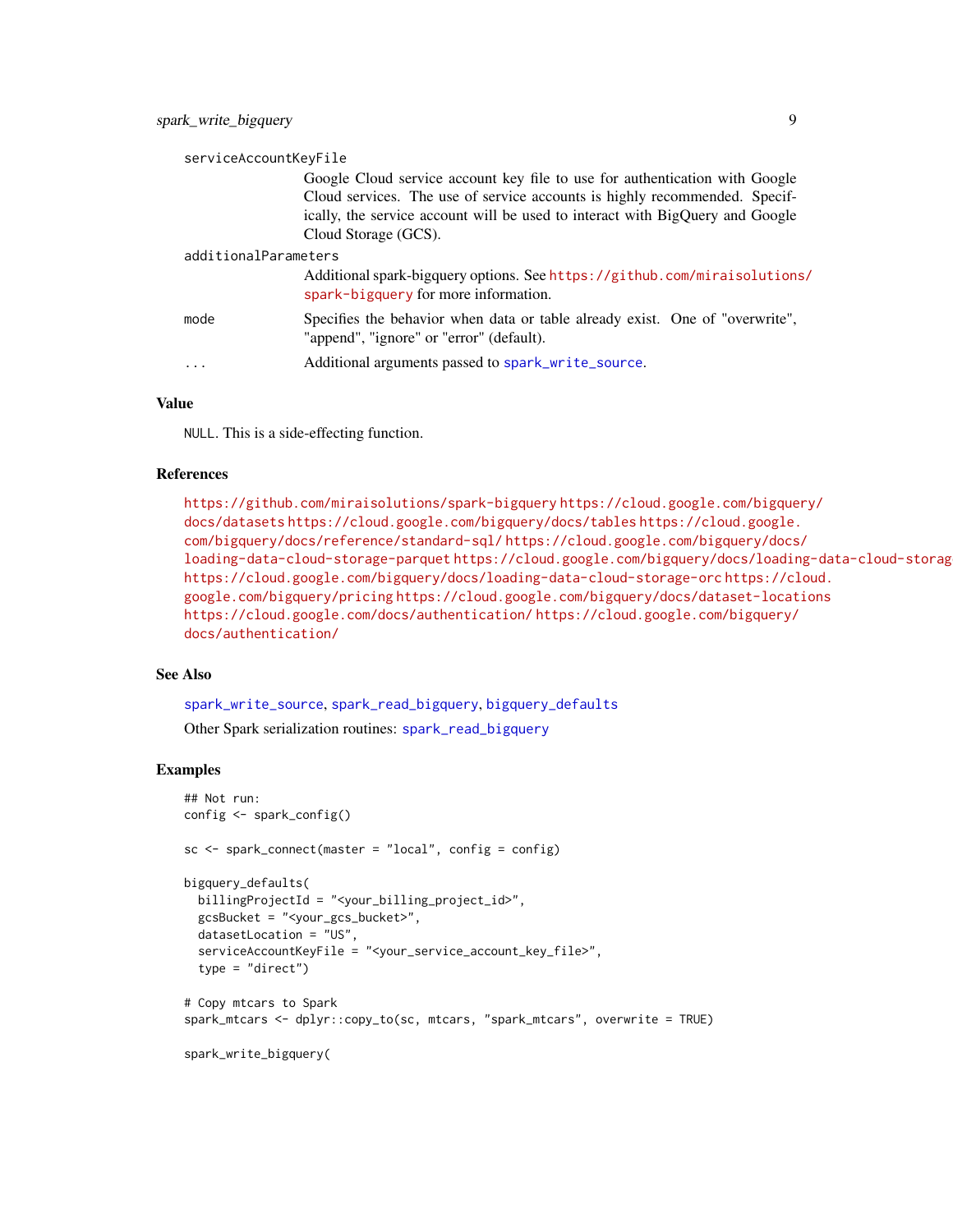```
data = spark_mtcars,
datasetId = \sqrt[m]{year_dataset_id},
tableId = "mtcars",
mode = "overwrite")
```
## End(Not run)